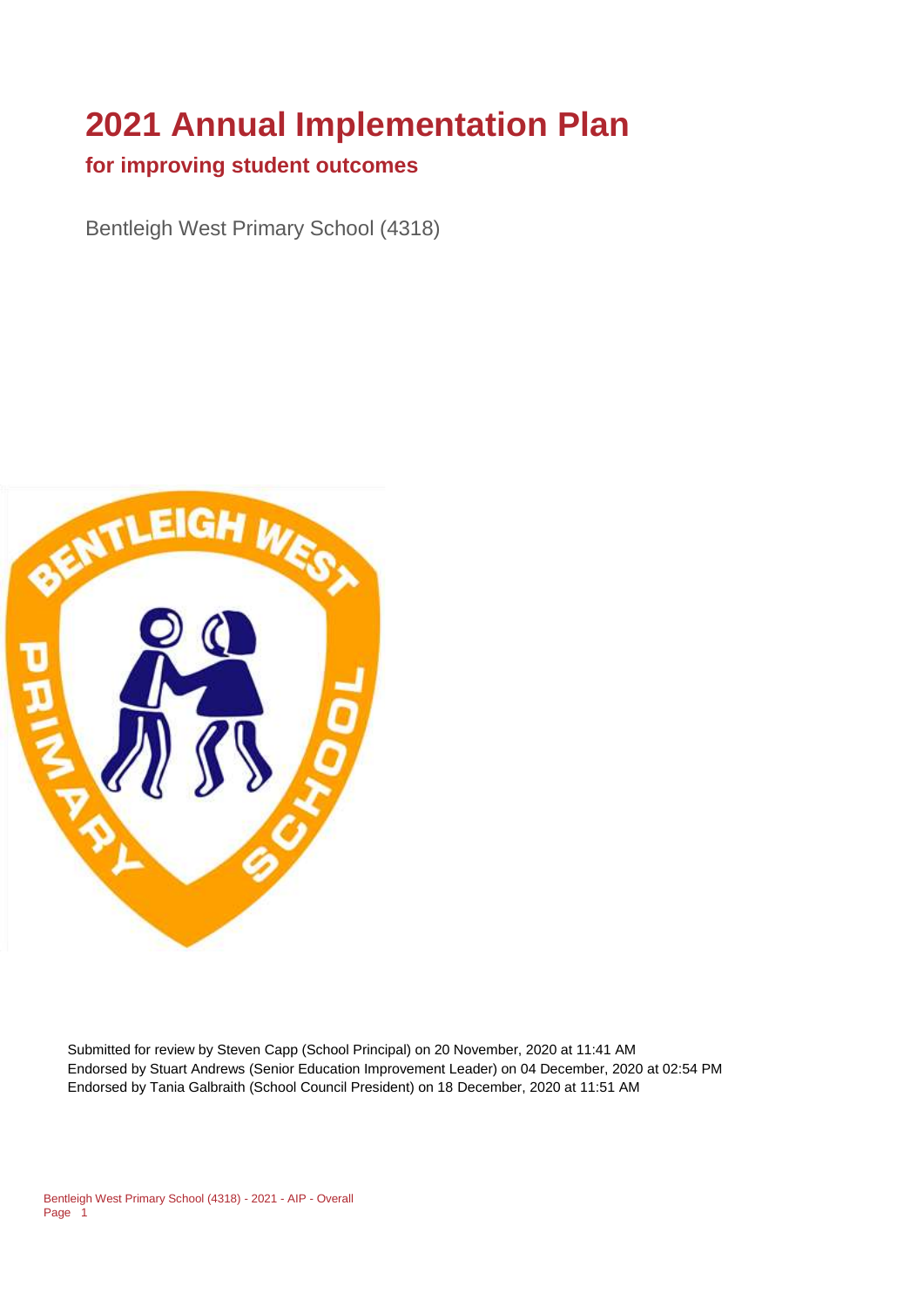## **Self-evaluation Summary - 2021**

|  |                             | <b>FISO Improvement Model Dimensions</b><br>The 6 High-impact Improvement Initiatives are highlighted below in red. | <b>Self-evaluation Level</b> |
|--|-----------------------------|---------------------------------------------------------------------------------------------------------------------|------------------------------|
|  | 르.<br><b>D</b>              | Building practice excellence                                                                                        | Embedding                    |
|  | ౚఀ<br>aching ar<br>learning | Curriculum planning and assessment                                                                                  | Embedding                    |
|  | Excellence<br>teaching ar   | Evidence-based high-impact teaching strategies                                                                      | Embedding                    |
|  |                             | Evaluating impact on learning                                                                                       | Embedding                    |

|                            | Building leadership teams           | Embedding |
|----------------------------|-------------------------------------|-----------|
|                            | Instructional and shared leadership | Embedding |
| Professional<br>leadership | Strategic resource management       | Embedding |
|                            | Vision, values and culture          | Embedding |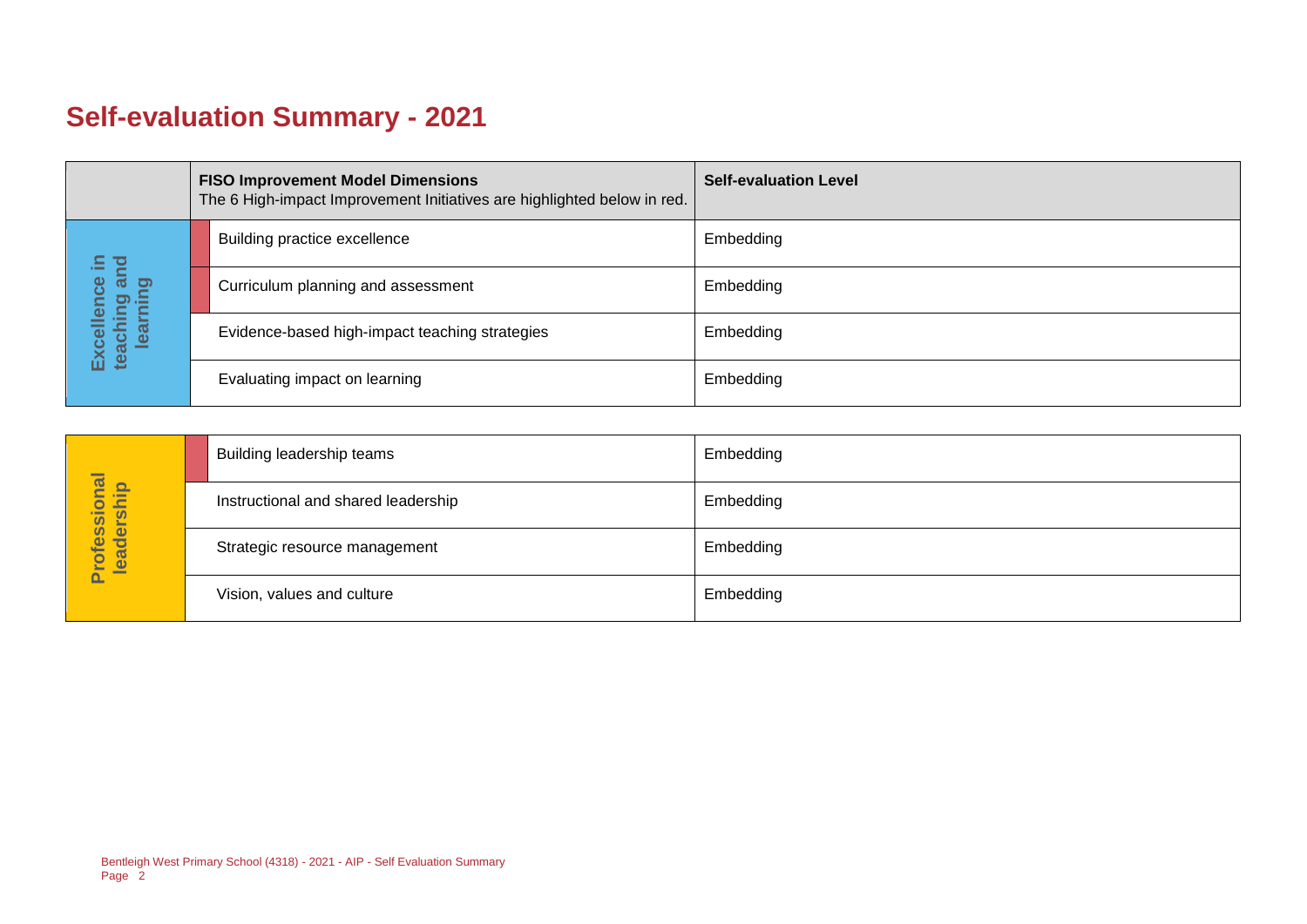| hate                              | Empowering students and building school pride | Evolving                          |
|-----------------------------------|-----------------------------------------------|-----------------------------------|
| pui<br>드<br>-<br>⊨<br>ပ           | Setting expectations and promoting inclusion  | Evolving moving towards Embedding |
| lear<br>ဖ<br><b>Ositiv</b><br>tor | Health and wellbeing                          | Embedding                         |
| $\mathbf{a}$                      | Intellectual engagement and self-awareness    | Emerging moving towards Evolving  |

|                                  |                                                                             | Empowering students and building school pride                                                                                                                                                                                | ⊏v∪ivirig                               |
|----------------------------------|-----------------------------------------------------------------------------|------------------------------------------------------------------------------------------------------------------------------------------------------------------------------------------------------------------------------|-----------------------------------------|
|                                  |                                                                             | Setting expectations and promoting inclusion                                                                                                                                                                                 | Evolving moving towards Embedding       |
| Positive climate<br>for learning | Health and wellbeing                                                        |                                                                                                                                                                                                                              | Embedding                               |
|                                  |                                                                             | Intellectual engagement and self-awareness                                                                                                                                                                                   | <b>Emerging moving towards Evolving</b> |
|                                  |                                                                             |                                                                                                                                                                                                                              |                                         |
|                                  | <b>Building communities</b>                                                 |                                                                                                                                                                                                                              | Embedding                               |
| learning                         | Global citizenship                                                          |                                                                                                                                                                                                                              | Evolving moving towards Embedding       |
| engagement in<br>Community       |                                                                             | Networks with schools, services and agencies                                                                                                                                                                                 | Excelling                               |
|                                  | Parents and carers as partners                                              |                                                                                                                                                                                                                              | Evolving moving towards Embedding       |
|                                  |                                                                             |                                                                                                                                                                                                                              |                                         |
|                                  | Enter your reflective comments                                              | The school has worked in very focused manner in the Excellence in teaching and learning area and is developing systems<br>to promote formalise student agency approaches now that our model and approach is well understood. |                                         |
| <b>Considerations for 2021</b>   |                                                                             | The school is conducting it's review for 2021                                                                                                                                                                                |                                         |
|                                  | Documents that support this plan                                            |                                                                                                                                                                                                                              |                                         |
|                                  |                                                                             |                                                                                                                                                                                                                              |                                         |
|                                  |                                                                             |                                                                                                                                                                                                                              |                                         |
|                                  |                                                                             |                                                                                                                                                                                                                              |                                         |
|                                  |                                                                             |                                                                                                                                                                                                                              |                                         |
|                                  | Bentleigh West Primary School (4318) - 2021 - AIP - Self Evaluation Summary |                                                                                                                                                                                                                              |                                         |
| Page 3                           |                                                                             |                                                                                                                                                                                                                              |                                         |

| Enter your reflective comments   | The school has worked in very focused manner in the Excellence in teaching and learning area and is developing systems<br>to promote formalise student agency approaches now that our model and approach is well understood. |
|----------------------------------|------------------------------------------------------------------------------------------------------------------------------------------------------------------------------------------------------------------------------|
| <b>Considerations for 2021</b>   | The school is conducting it's review for 2021                                                                                                                                                                                |
| Documents that support this plan |                                                                                                                                                                                                                              |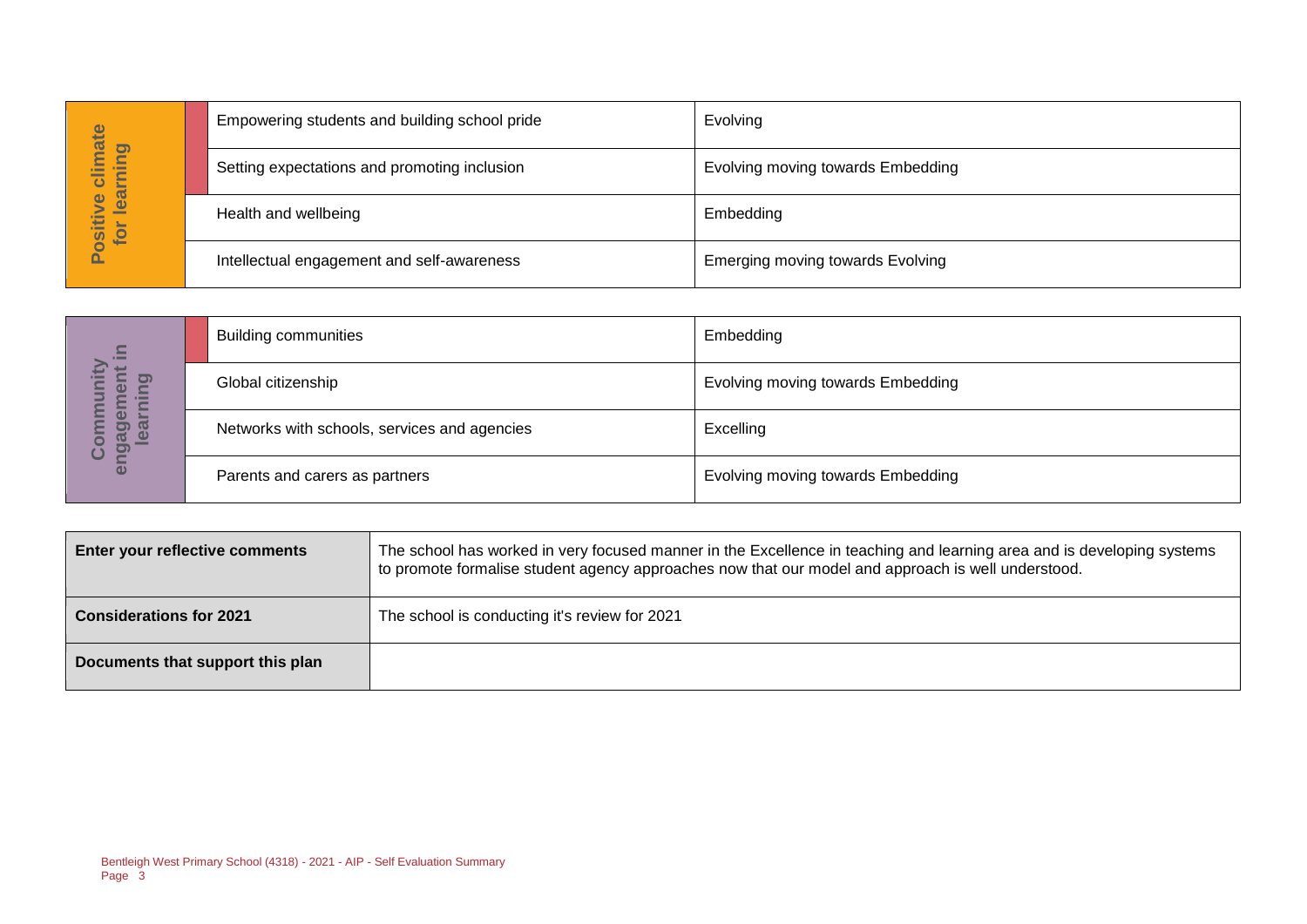### **SSP Goals Targets and KIS**

| Goal 1                                                                          | 2021 Priorities Goal                                                                                                                                                                                                                                                                                                                                                                                                                                                                                                                                                                                                                                                        |
|---------------------------------------------------------------------------------|-----------------------------------------------------------------------------------------------------------------------------------------------------------------------------------------------------------------------------------------------------------------------------------------------------------------------------------------------------------------------------------------------------------------------------------------------------------------------------------------------------------------------------------------------------------------------------------------------------------------------------------------------------------------------------|
| Target 1.1                                                                      | Support for the 2021 Priorities                                                                                                                                                                                                                                                                                                                                                                                                                                                                                                                                                                                                                                             |
| Key Improvement Strategy 1.a<br>Setting expectations and promoting<br>inclusion | Learning, catch-up and extension priority                                                                                                                                                                                                                                                                                                                                                                                                                                                                                                                                                                                                                                   |
| Key Improvement Strategy 1.b<br>Health and wellbeing                            | Happy, active and healthy kids priority                                                                                                                                                                                                                                                                                                                                                                                                                                                                                                                                                                                                                                     |
| <b>Key Improvement Strategy 1.c</b><br>Parents and carers as partners           | Connected schools priority                                                                                                                                                                                                                                                                                                                                                                                                                                                                                                                                                                                                                                                  |
| Goal 2                                                                          | <b>Student Achievement</b><br>To maximize learning growth for all students through a consistent whole-school approach to learning and teaching.                                                                                                                                                                                                                                                                                                                                                                                                                                                                                                                             |
| Target 2.1                                                                      | NAPLAN improvement in mean scores across Grade 3 and 5 Grade 3 NAPLAN Target by 2020 Reading 476<br>Writing 460 Spelling 460 Grammar and Punctuation 490 Numeracy 453 Grade 5 NAPLAN Target by 2020<br>Reading 545 Writing 515 Spelling 530 Grammar and Punctuation 560 Numeracy 538 Increase high relative<br>growth to be above 25% Increase percentage of students in Grade 5 achieving top 2 bands in NAPLAN in<br>Reading and Numeracy. Grade 5 students achieving Band 7&8 in Reading from 18% in 2016 – 50% by 2020<br>Grade 5 students achieving Band 7 & 8 Numeracy 14% in $2016 - 50\%$ by 2020<br>To have over 25% in high growth category in Reading and Maths. |
| <b>Key Improvement Strategy 2.a</b>                                             | Build an effective and consistent application of the school's pedagogical model.                                                                                                                                                                                                                                                                                                                                                                                                                                                                                                                                                                                            |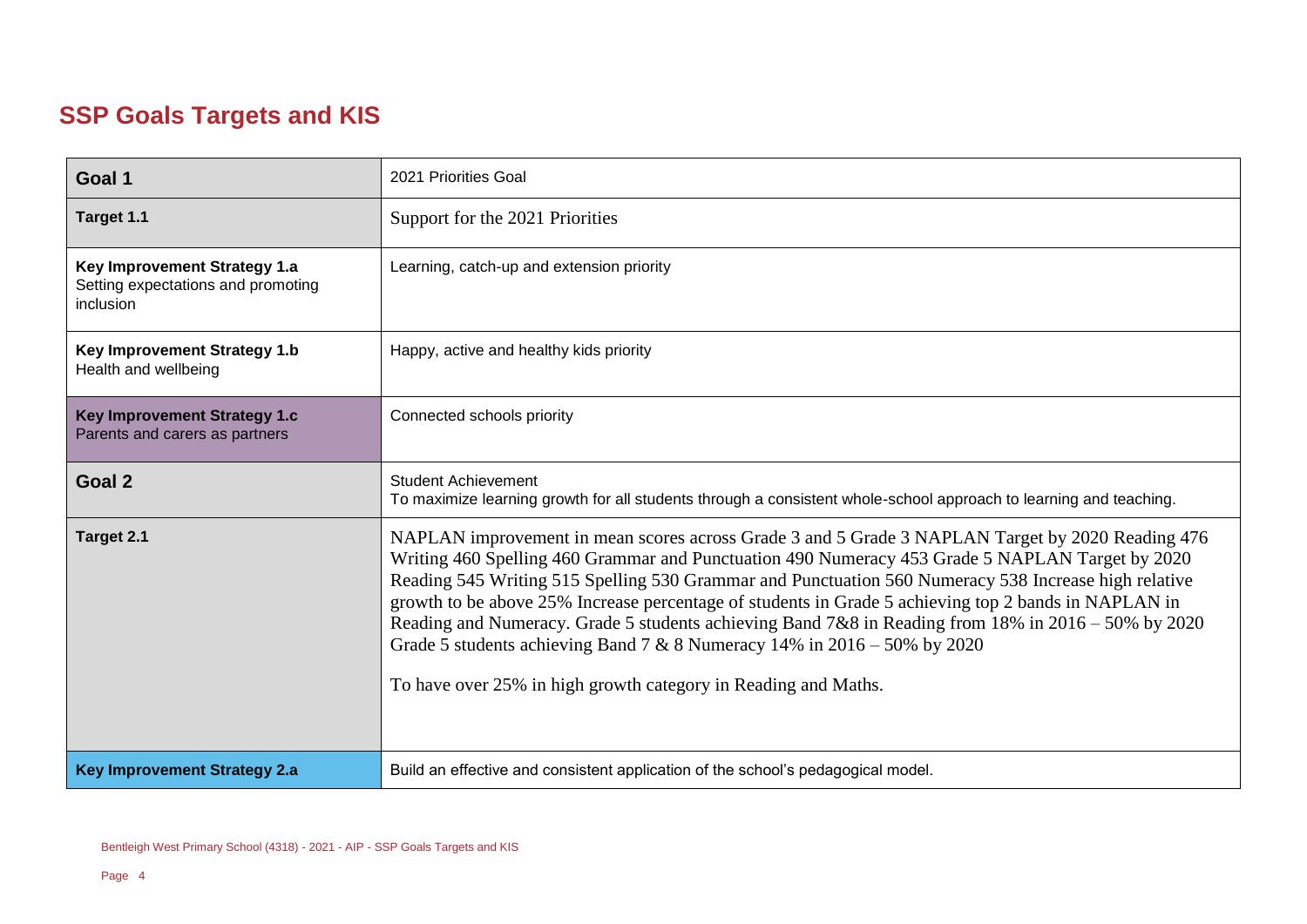| <b>Building practice excellence</b>                                             |                                                                                                                                                                                                                                                                                                                                                                                                   |
|---------------------------------------------------------------------------------|---------------------------------------------------------------------------------------------------------------------------------------------------------------------------------------------------------------------------------------------------------------------------------------------------------------------------------------------------------------------------------------------------|
| <b>Key Improvement Strategy 2.b</b><br><b>Building practice excellence</b>      | Build teacher capabilities and understanding of the continuum of learning informed by a consistent and rigorous analysis<br>of data.                                                                                                                                                                                                                                                              |
| Goal 3                                                                          | <b>Student Engagement</b><br>To improve student engagement in learning through active student voice.                                                                                                                                                                                                                                                                                              |
| Target 3.1                                                                      | Increase Factor mean score in the following areas in the ATS under Parent Factor Teaching and Learning:<br>Teacher Empathy 4.27 to 4.50 Learning Confidence 4.08 to 4.98 Student Motivation 4.44 to 4.80 Increase<br>Parent Opinion mean score in General Satisfaction to <5.75 Increase mean score of parent perception of:<br>Student Motivation 5.74 to 6.74 School Connectedness 5.73 to 6.63 |
| Key Improvement Strategy 3.a<br>Setting expectations and promoting<br>inclusion | Implement multiple mechanisms for student feedback and voice through out the school.                                                                                                                                                                                                                                                                                                              |
| Goal 4                                                                          | <b>Student Wellbeing</b><br>To enhance the wellbeing of all students as resilient learners                                                                                                                                                                                                                                                                                                        |
| Target 4.1                                                                      | To increase ATS mean score in the area of: Student Distress $5.80 - 6.20$ Student Morale $5.48 - 6.20$<br>Connectedness to Peers $4.20 - 5.10$ To increase Parent Opinion Survey mean score in Student Safety $5.55 - 6.0$<br>Student Behaviour 4.26 – 5.0 Explore School based Year 3 and 4 ATS survey. Look at entry exit and 6 month<br>12 month data points.                                  |
| Key Improvement Strategy 4.a<br>Health and wellbeing                            | Implement a whole school wellbeing approach and construct systems to ensure each child has one adult advocate within<br>the school.                                                                                                                                                                                                                                                               |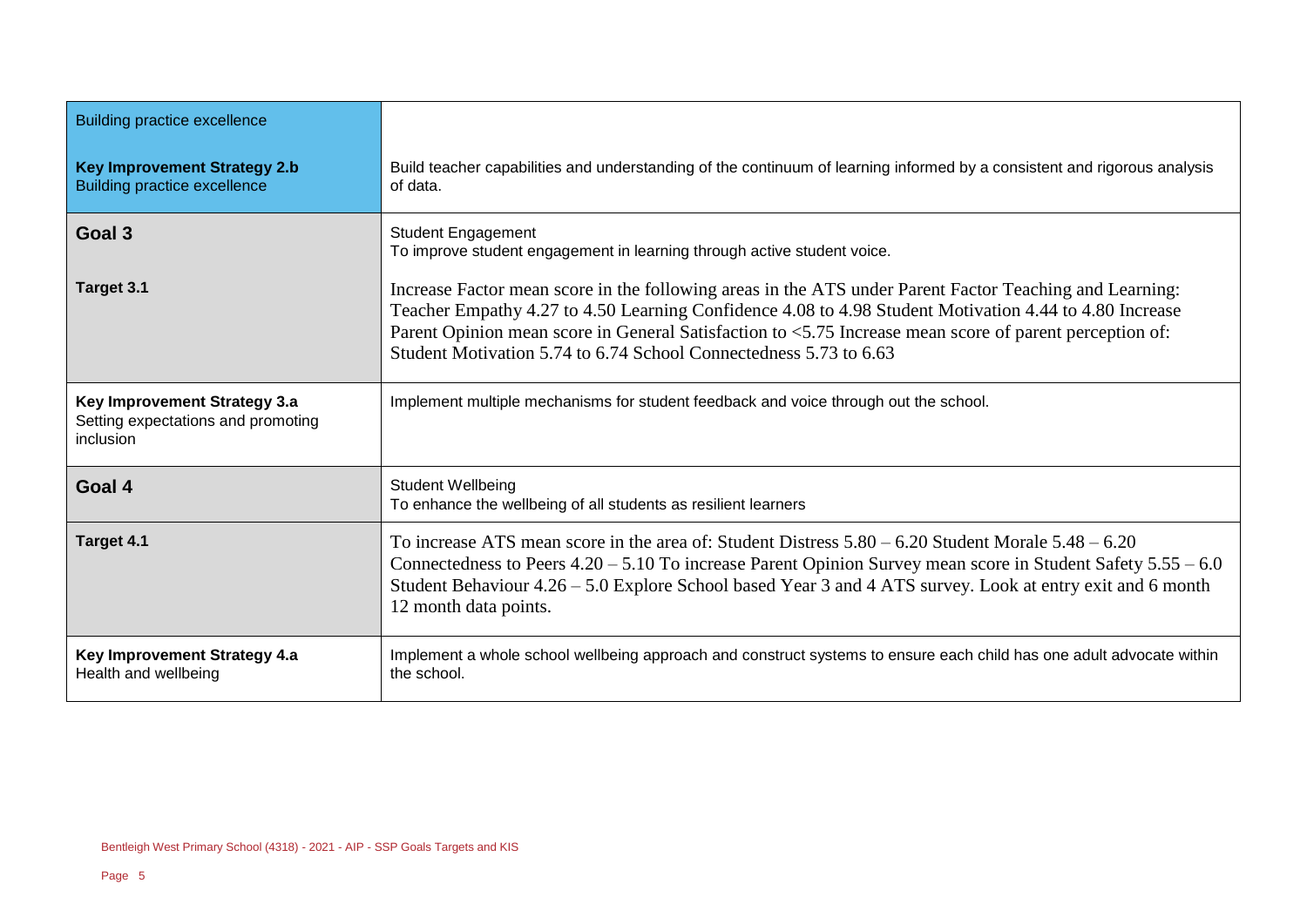Bentleigh West Primary School (4318) - 2021 - AIP - SSP Goals Targets and KIS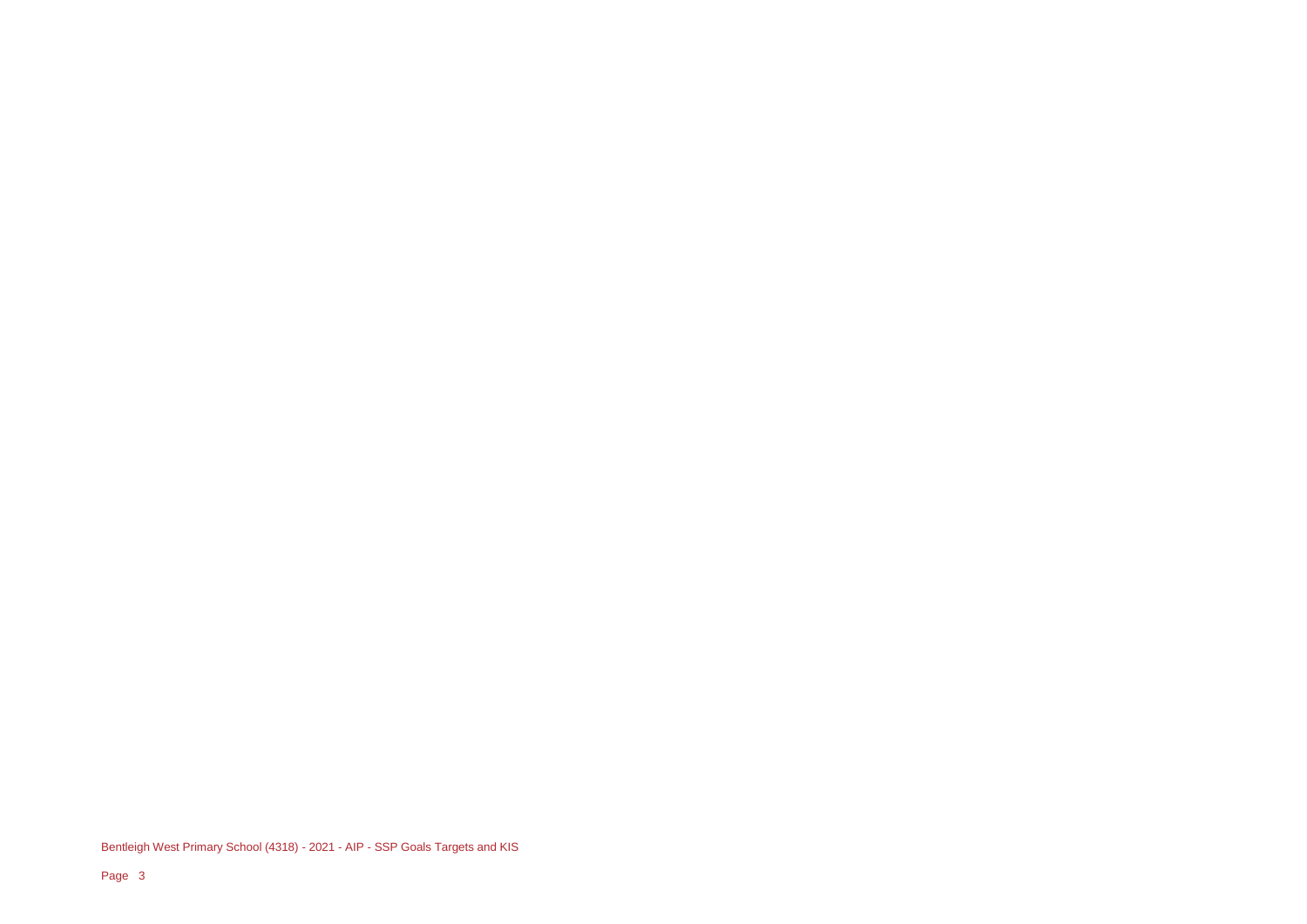#### **Select Annual Goals and KIS**

| <b>Four Year Strategic Goals</b>                                                                                                                          | Is this<br>selected for<br>focus this<br>year? | <b>Four Year Strategic Targets</b>                                                                                                                                                                                                                                                                                                                                                                                 | 12 month target<br>The 12 month target is an incremental step<br>towards meeting the 4-year target, using the<br>same data set.                                                                                                                                                                                                                                                                                                                                                                                                                            |
|-----------------------------------------------------------------------------------------------------------------------------------------------------------|------------------------------------------------|--------------------------------------------------------------------------------------------------------------------------------------------------------------------------------------------------------------------------------------------------------------------------------------------------------------------------------------------------------------------------------------------------------------------|------------------------------------------------------------------------------------------------------------------------------------------------------------------------------------------------------------------------------------------------------------------------------------------------------------------------------------------------------------------------------------------------------------------------------------------------------------------------------------------------------------------------------------------------------------|
| 2021 Priorities Goal                                                                                                                                      | Yes                                            | Support for the 2021 Priorities                                                                                                                                                                                                                                                                                                                                                                                    | Bentleigh West Primary School will use<br>DET support to catch up any students<br>that may have declined academically due<br>to Covid-19 by using 1.7 EFT of tutoring<br>allocation to tutor at least 28 students<br>identified via BWPS assessment.<br>BWPS will continue with mental health<br>and wellbeing counsellors to ensure re-<br>engagement and wellbeing support<br>continues into 2021by hiring 2<br>counsellors for identified students.<br>BWPS will build on community<br>connectedness by re-establishing parent<br>representative group. |
| <b>Student Achievement</b><br>To maximize learning growth for all<br>students through a consistent whole-<br>school approach to learning and<br>teaching. | <b>No</b>                                      | NAPLAN improvement in mean scores across Grade 3 and 5<br>Grade 3 NAPLAN Target by 2020 Reading 476 Writing 460<br>Spelling 460 Grammar and Punctuation 490 Numeracy 453<br>Grade 5 NAPLAN Target by 2020 Reading 545 Writing 515<br>Spelling 530 Grammar and Punctuation 560 Numeracy 538<br>Increase high relative growth to be above 25% Increase<br>percentage of students in Grade 5 achieving top 2 bands in |                                                                                                                                                                                                                                                                                                                                                                                                                                                                                                                                                            |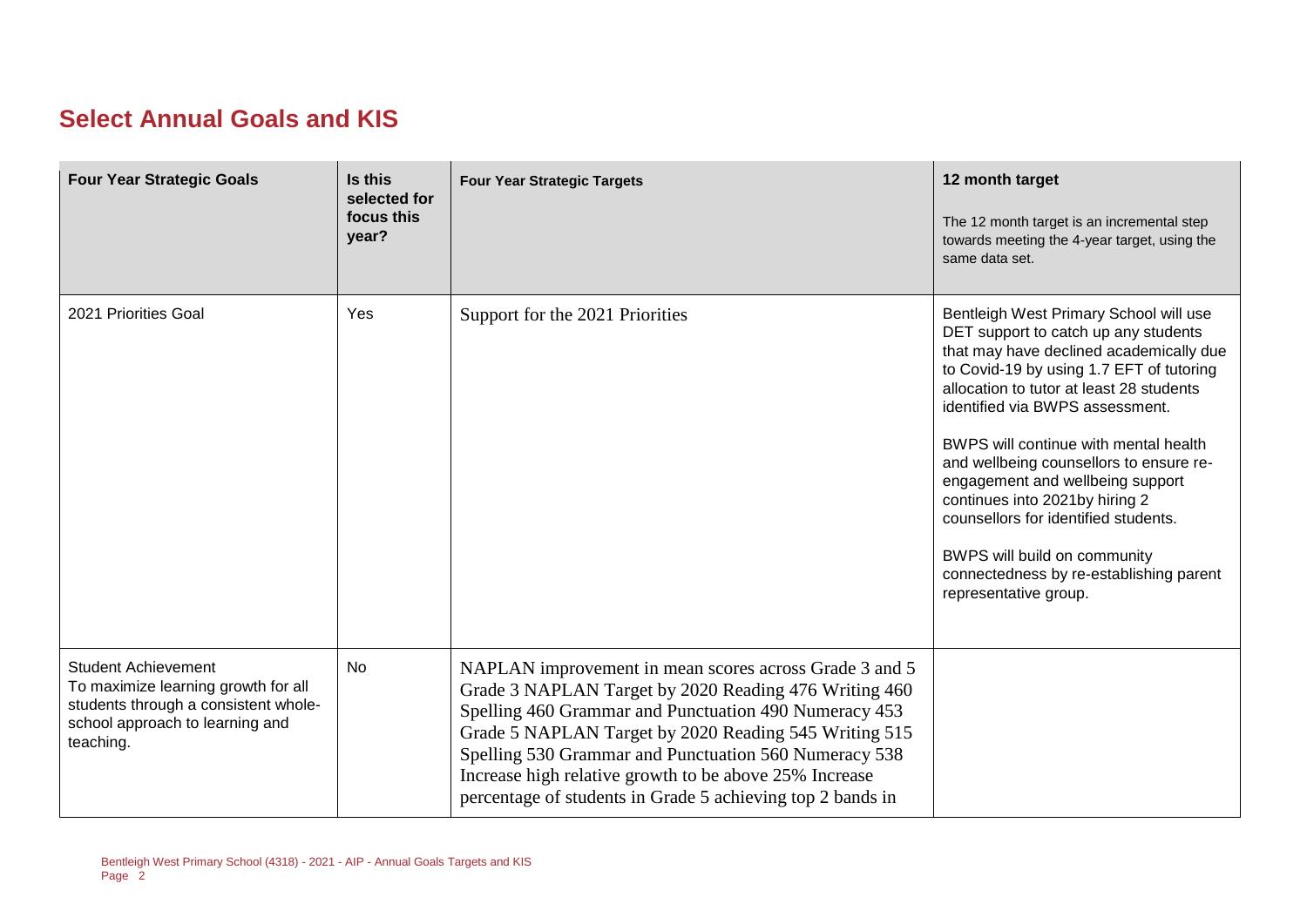|                                                                                                         |     | NAPLAN in Reading and Numeracy. Grade 5 students<br>achieving Band 7&8 in Reading from 18% in $2016 - 50\%$ by<br>2020 Grade 5 students achieving Band 7 & 8 Numeracy 14%<br>in $2016 - 50\%$ by 2020<br>To have over 25% in high growth category in Reading and<br>Maths.                                                                                                                                 |  |
|---------------------------------------------------------------------------------------------------------|-----|------------------------------------------------------------------------------------------------------------------------------------------------------------------------------------------------------------------------------------------------------------------------------------------------------------------------------------------------------------------------------------------------------------|--|
| <b>Student Engagement</b><br>To improve student engagement in<br>learning through active student voice. | No. | Increase Factor mean score in the following areas in the ATS<br>under Parent Factor Teaching and Learning: Teacher<br>Empathy 4.27 to 4.50 Learning Confidence 4.08 to 4.98<br>Student Motivation 4.44 to 4.80 Increase Parent Opinion<br>mean score in General Satisfaction to <5.75 Increase mean<br>score of parent perception of: Student Motivation 5.74 to 6.74<br>School Connectedness 5.73 to 6.63 |  |
| <b>Student Wellbeing</b><br>To enhance the wellbeing of all<br>students as resilient learners           | No. | To increase ATS mean score in the area of: Student Distress<br>$5.80 - 6.20$ Student Morale $5.48 - 6.20$ Connectedness to<br>Peers 4.20 – 5.10 To increase Parent Opinion Survey mean<br>score in Student Safety 5.55 - 6.0 Student Behaviour 4.26 -<br>5.0 Explore School based Year 3 and 4 ATS survey. Look at<br>entry exit and 6 month 12 month data points.                                         |  |

| Goal 1              | 2021 Priorities Goal                                                                                                                                                                                                                     |
|---------------------|------------------------------------------------------------------------------------------------------------------------------------------------------------------------------------------------------------------------------------------|
| 12 Month Target 1.1 | Bentleigh West Primary School will use DET support to catch up any students that may have declined academically due to<br>Covid-19 by using 1.7 EFT of tutoring allocation to tutor at least 28 students identified via BWPS assessment. |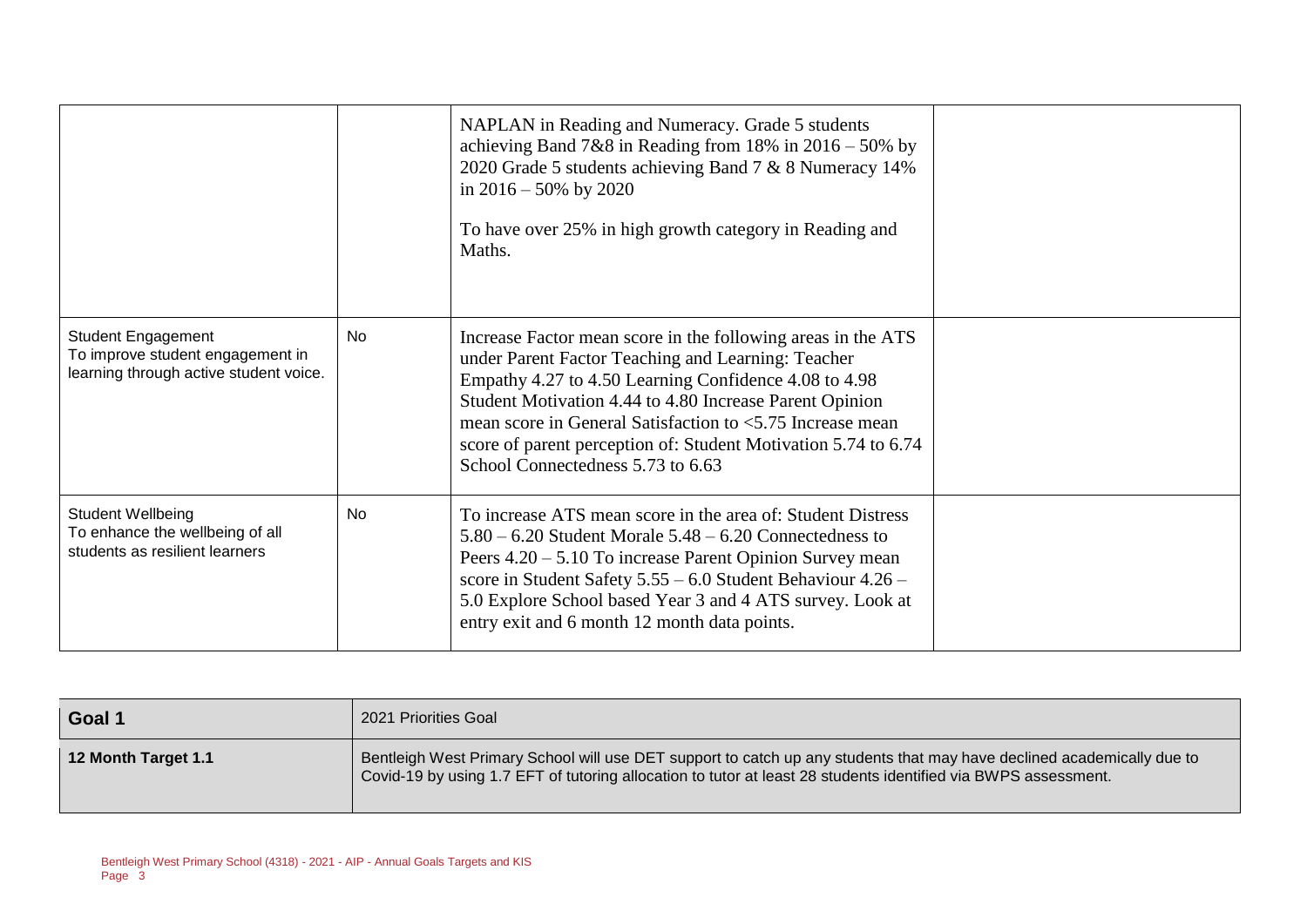|                                                                                                                                                                                                                                                                                           | BWPS will continue with mental health and wellbeing counsellors to ensure re-engagement and wellbeing support continues<br>into 2021by hiring 2 counsellors for identified students.<br>BWPS will build on community connectedness by re-establishing parent representative group. |                                              |
|-------------------------------------------------------------------------------------------------------------------------------------------------------------------------------------------------------------------------------------------------------------------------------------------|------------------------------------------------------------------------------------------------------------------------------------------------------------------------------------------------------------------------------------------------------------------------------------|----------------------------------------------|
| <b>Key Improvement Strategies</b>                                                                                                                                                                                                                                                         |                                                                                                                                                                                                                                                                                    | Is this KIS selected for focus this<br>year? |
| KIS <sub>1</sub><br>Setting expectations and promoting<br>inclusion                                                                                                                                                                                                                       | Learning, catch-up and extension priority                                                                                                                                                                                                                                          | Yes                                          |
| KIS <sub>2</sub><br>Health and wellbeing                                                                                                                                                                                                                                                  | Happy, active and healthy kids priority                                                                                                                                                                                                                                            | Yes                                          |
| KIS <sub>3</sub><br>Parents and carers as partners                                                                                                                                                                                                                                        | Connected schools priority                                                                                                                                                                                                                                                         | Yes                                          |
| Explain why the school has selected this<br>KIS as a focus for this year. Please make<br>reference to the self-evaluation, relevant<br>school data, the progress against School<br>Strategic Plan (SSP) goals, targets, and the<br>diagnosis of issues requiring particular<br>attention. | Please leave this field empty. Schools are not required to provide a rationale as this is in line with system priorities for 2021.                                                                                                                                                 |                                              |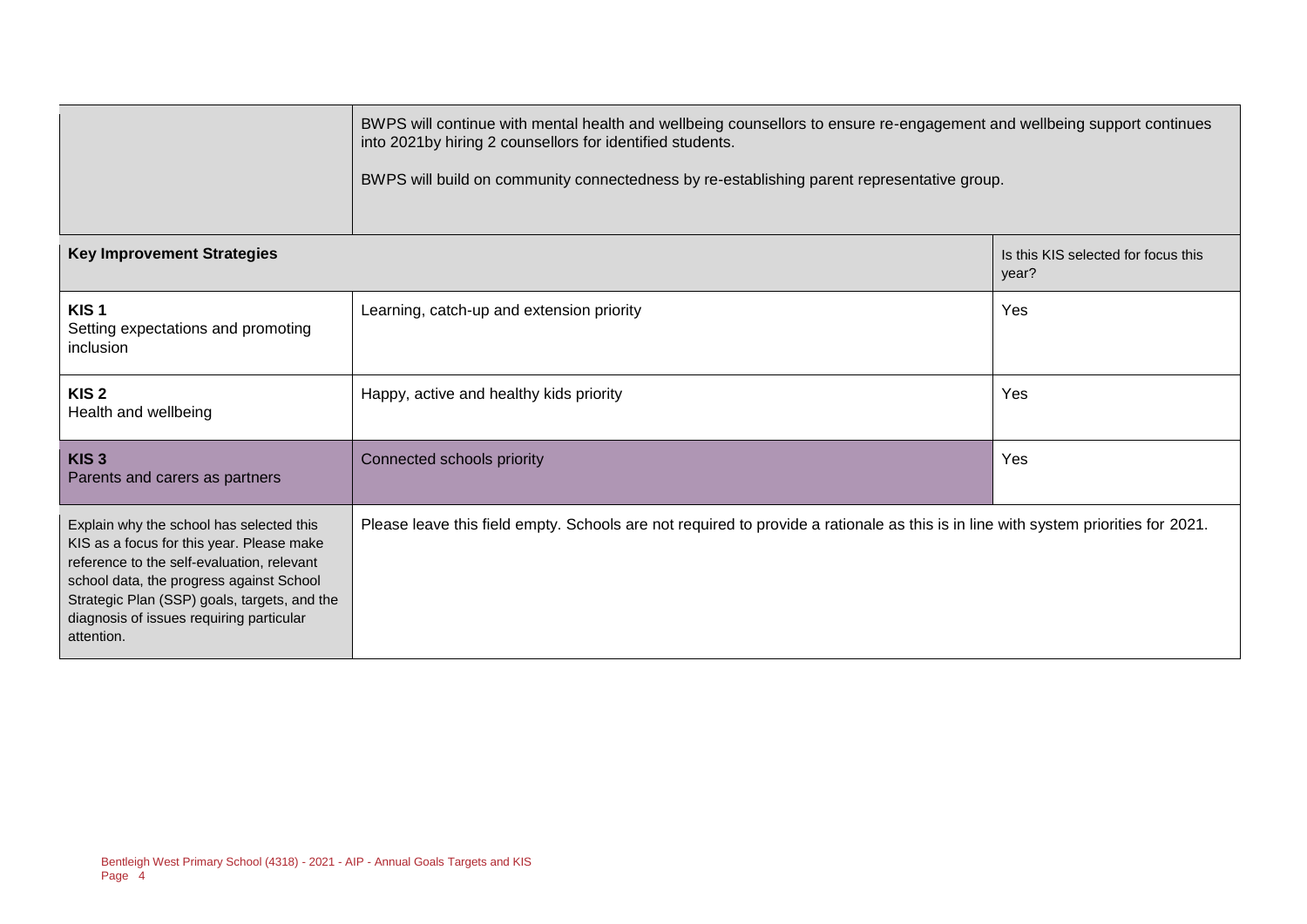#### **Define Actions, Outcomes and Activities**

| Goal 1                                                              | 2021 Priorities Goal                                                                                                                                                                                                                                                                                                                                                                                                                                                                                                                                                                                     |
|---------------------------------------------------------------------|----------------------------------------------------------------------------------------------------------------------------------------------------------------------------------------------------------------------------------------------------------------------------------------------------------------------------------------------------------------------------------------------------------------------------------------------------------------------------------------------------------------------------------------------------------------------------------------------------------|
| 12 Month Target 1.1                                                 | Bentleigh West Primary School will use DET support to catch up any students that may have declined academically due to Covid-19<br>by using 1.7 EFT of tutoring allocation to tutor at least 28 students identified via BWPS assessment.<br>BWPS will continue with mental health and wellbeing counsellors to ensure re-engagement and wellbeing support continues into<br>2021by hiring 2 counsellors for identified students.<br>BWPS will build on community connectedness by re-establishing parent representative group.                                                                           |
| KIS <sub>1</sub><br>Setting expectations and<br>promoting inclusion | Learning, catch-up and extension priority                                                                                                                                                                                                                                                                                                                                                                                                                                                                                                                                                                |
| <b>Actions</b>                                                      | Develop capacity of teachers utilise data to identify and track students progress with intervention and extension support.<br>Continue to develop teachers capacity to implement rich curriculum and thinking through writing strategies to extend students.<br>Redevelop and expand Response to Intervention to include catch up system to reach students identified for extra support for catch<br>up and extension in response to Covid-19.                                                                                                                                                           |
| <b>Outcomes</b>                                                     | Leaders will provide PL on interpreting screening data<br>Teachers will use screening data to identify students requiring catch up in literacy and numeracy.<br>Teachers will use screening data to identify students requiring extension in literacy and numeracy.<br>Teachers will incorporate tiered differentiation to target identified students in whole class teaching.<br>Teachers will use small group and one on one teaching to support catch up and extension.<br>Teachers will use knowledge rich curriculum and thinking through writing to extend students reading and writing responses. |
| <b>Success Indicators</b>                                           | Attendance to PL on tiered differentiation.<br>ILP's collated documenting whole class, small group and individual response for identified students.<br>Attendance to PL on use of screening and monitoring data for these students.<br>Student data recorded in ILP                                                                                                                                                                                                                                                                                                                                      |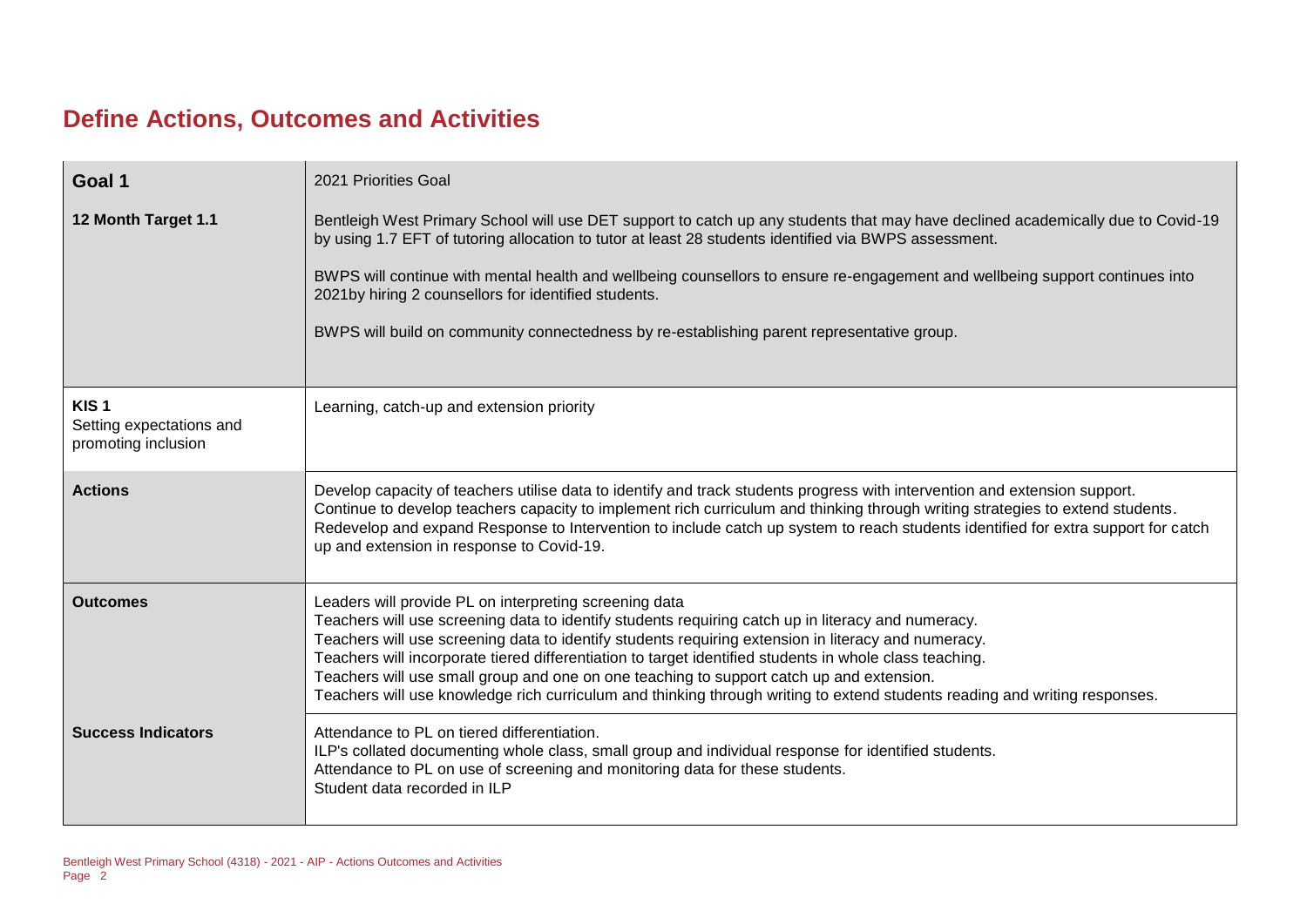| <b>Activities and Milestones</b>                 |                                                                                                                                                                                                                                                                                                                                            | Who                                | Is this a PL<br><b>Priority</b> | When                             | <b>Budget</b>                                            |  |
|--------------------------------------------------|--------------------------------------------------------------------------------------------------------------------------------------------------------------------------------------------------------------------------------------------------------------------------------------------------------------------------------------------|------------------------------------|---------------------------------|----------------------------------|----------------------------------------------------------|--|
| Plan for expansion of Learning enhancement team. |                                                                                                                                                                                                                                                                                                                                            | $\triangleright$ Education Support | $\overline{M}$ PLP<br>Priority  | from:<br>Term 1<br>to:<br>Term 4 | \$120,610.00<br>$\boxdot$ Equity funding will<br>be used |  |
| KIS <sub>2</sub><br>Health and wellbeing         | Happy, active and healthy kids priority                                                                                                                                                                                                                                                                                                    |                                    |                                 |                                  |                                                          |  |
| <b>Actions</b>                                   | Implement Respectful Relationship Action Plan to expand tp Prep to Grade 6 for 2021.<br>Continue implementation of targeted social skills programs for Grade 3 - Grade 6.<br>Target counselling for students identified with acute needs.<br>Redevelop sport training and engagement plan to increase activity level throughout the school |                                    |                                 |                                  |                                                          |  |
| <b>Outcomes</b>                                  | Wellbeing team will use data collation system to identify students at risk.<br>Leadership will resource wellbeing response with counsellors<br>Well being team will use a referral process<br>Students with acute needs will receive individualised support with regular monitoring via SSG resourced via the wellbeing team.              |                                    |                                 |                                  |                                                          |  |
| <b>Success Indicators</b>                        | Staffing of counselling and referral response program<br>Data used to identify students needing acute support.<br>Data outlining use of counselling service.                                                                                                                                                                               |                                    |                                 |                                  |                                                          |  |
| <b>Activities and Milestones</b>                 |                                                                                                                                                                                                                                                                                                                                            | Who                                | Is this a PL<br><b>Priority</b> | When                             | <b>Budget</b>                                            |  |
| Establish referral and monitoring process        |                                                                                                                                                                                                                                                                                                                                            | $\triangledown$ Wellbeing Team     | $\square$ PLP<br>Priority       | from:<br>Term 1<br>to:<br>Term 4 | \$5,000.00<br>Equity funding will<br>be used             |  |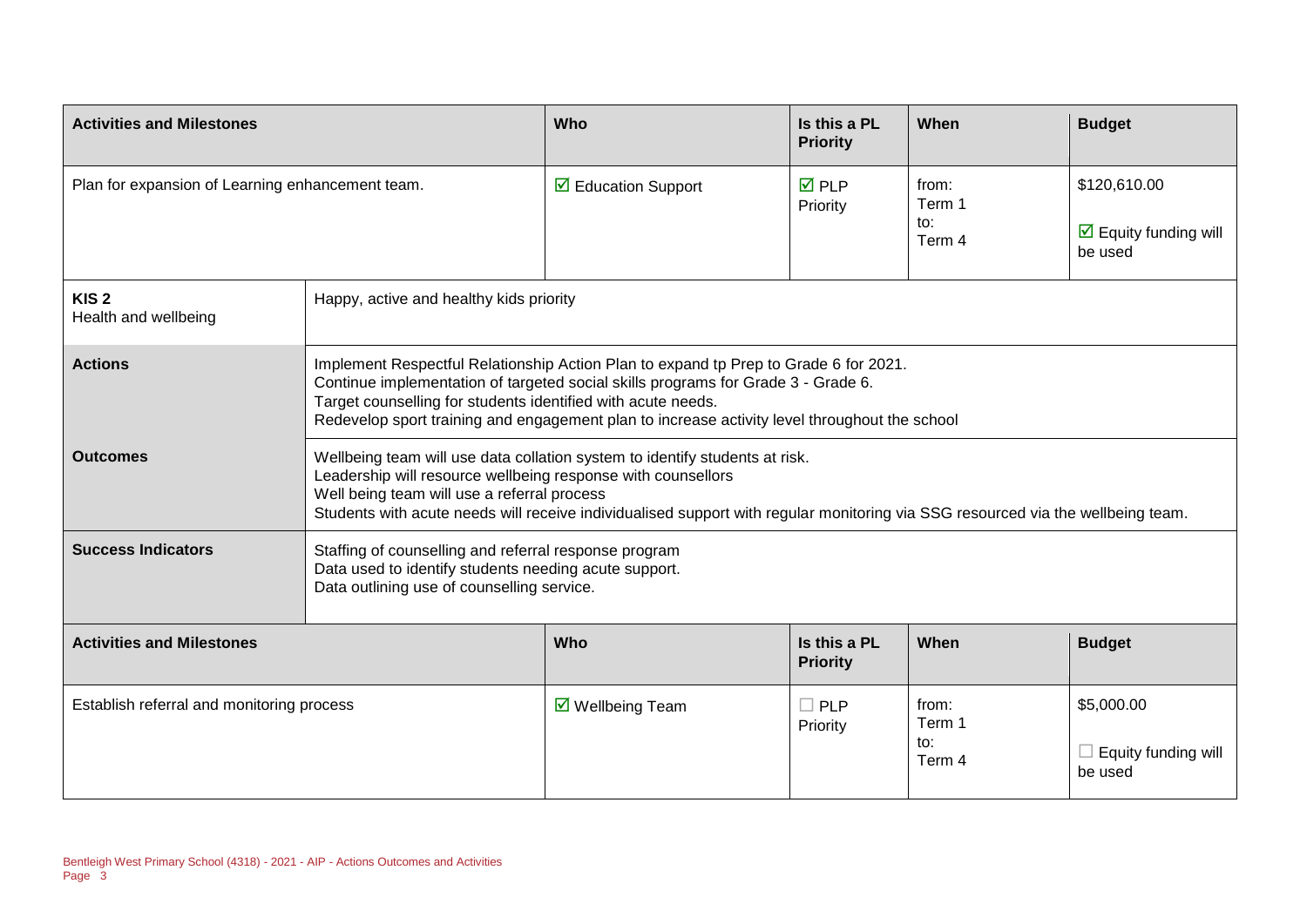| KIS <sub>3</sub><br>Parents and carers as partners           | Connected schools priority                                                                                                                                                                                                                                                                                                                                                                                                         |                                  |                                 |                                  |                                              |  |
|--------------------------------------------------------------|------------------------------------------------------------------------------------------------------------------------------------------------------------------------------------------------------------------------------------------------------------------------------------------------------------------------------------------------------------------------------------------------------------------------------------|----------------------------------|---------------------------------|----------------------------------|----------------------------------------------|--|
| <b>Actions</b>                                               | Establish ICT program to support term unit celebrations with wider school community.<br>Establish culturally significant celebration days for community in a covid-safe manner.<br>Schedule student learning expos and celebration days.<br>Establish Parent Representative group to help facilitate support for community engagement                                                                                              |                                  |                                 |                                  |                                              |  |
| <b>Outcomes</b>                                              | Team Levels leaders will appoint parent representatives to help communicate with parents in each cohort.<br>Teachers and parent community will share common goals to engage parental support for key community events that reflect vision<br>and values.<br>Teachers and parents will understand purpose for fundraising activities that support BWPS goals and direction.<br>Prep to 6 ICT program implemented within the school. |                                  |                                 |                                  |                                              |  |
| <b>Success Indicators</b>                                    | Parent representative group established<br>Meeting and communication channels established<br>School events published and shared with community including student learning celebration days<br>Support for events evident.                                                                                                                                                                                                          |                                  |                                 |                                  |                                              |  |
| <b>Activities and Milestones</b>                             |                                                                                                                                                                                                                                                                                                                                                                                                                                    | Who                              | Is this a PL<br><b>Priority</b> | When                             | <b>Budget</b>                                |  |
| BWPS community activities and fund raising events published. |                                                                                                                                                                                                                                                                                                                                                                                                                                    | $\triangleright$ Leadership Team | $\Box$ PLP<br>Priority          | from:<br>Term 1<br>to:<br>Term 4 | \$1,000.00<br>Equity funding will<br>be used |  |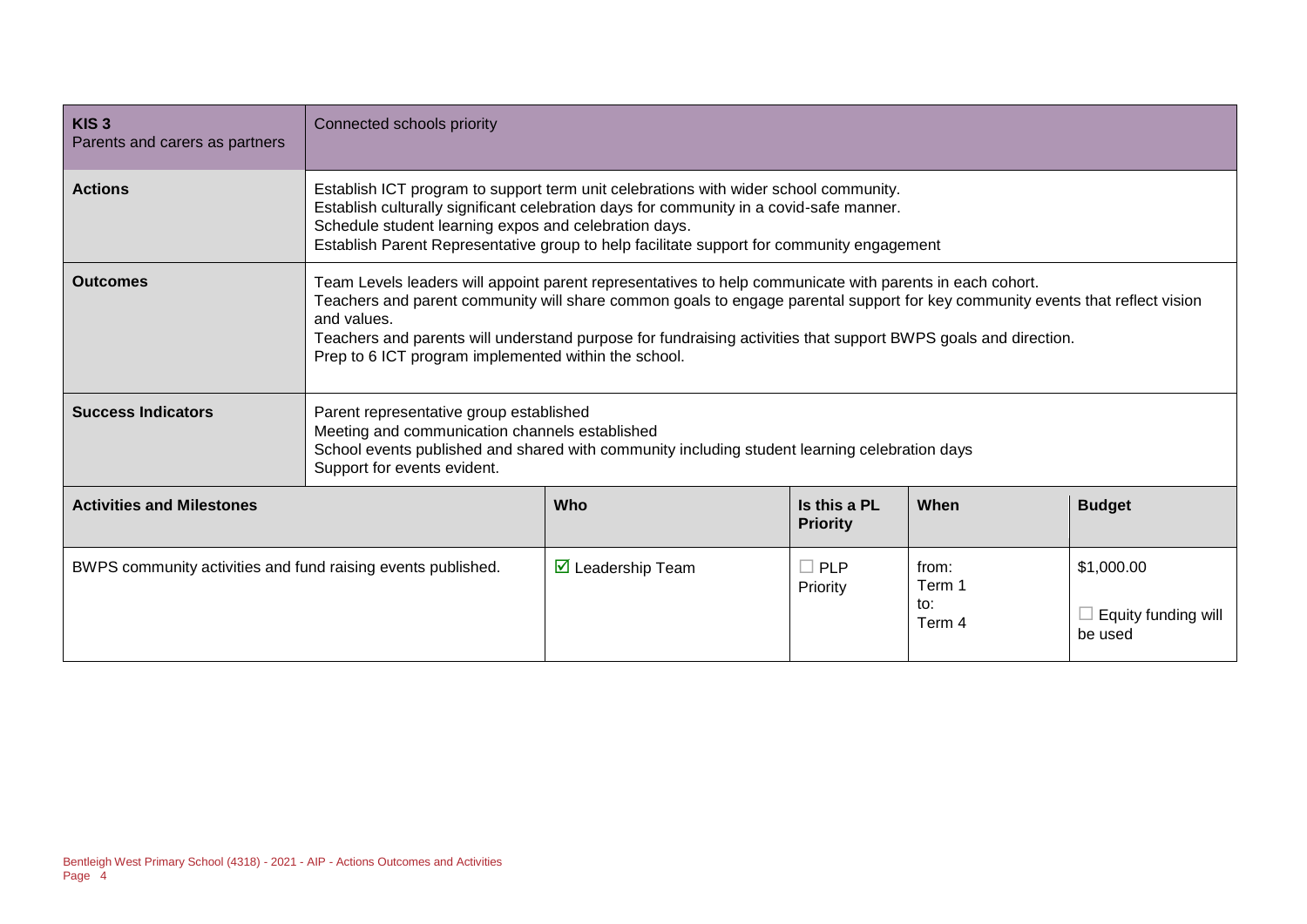#### **Equity Funding Planner**

#### Equity Spending Totals

| Category                                                                 | <b>Total proposed</b><br>budget (\$) | Spend $(\$)$ |
|--------------------------------------------------------------------------|--------------------------------------|--------------|
| \$120,610.00<br>Equity funding associated with Activities and Milestones |                                      | \$5,000.00   |
| <b>Additional Equity funding</b>                                         |                                      | \$0.00       |
| <b>Grand Total</b>                                                       | \$120,610.00                         | \$5,000.00   |

#### Activities and Milestones

| <b>Activities and Milestones</b>                 | When                             | Category                                                                                                                                                                     | <b>Total proposed</b><br>budget (\$) | <b>Equity Spend (\$)</b> |
|--------------------------------------------------|----------------------------------|------------------------------------------------------------------------------------------------------------------------------------------------------------------------------|--------------------------------------|--------------------------|
| Plan for expansion of Learning enhancement team. | from:<br>Term 1<br>to:<br>Term 4 | $\triangleright$ School-based staffing<br>$\triangledown$ Teaching and learning programs and<br>resources<br>☑ Professional development (excluding CRT<br>costs and new FTE) | \$120,610.00                         | \$5,000.00               |
| <b>Totals</b>                                    |                                  |                                                                                                                                                                              | \$120,610.00                         | \$5,000.00               |

#### Additional Equity spend

| Outline here any additional Equity spend for 2021 | When | Category | <b>Total proposed</b><br>budget (\$) | <b>Equity Spend (\$)</b> |
|---------------------------------------------------|------|----------|--------------------------------------|--------------------------|
| <b>Totals</b>                                     |      |          | \$0.00                               | \$0.00                   |